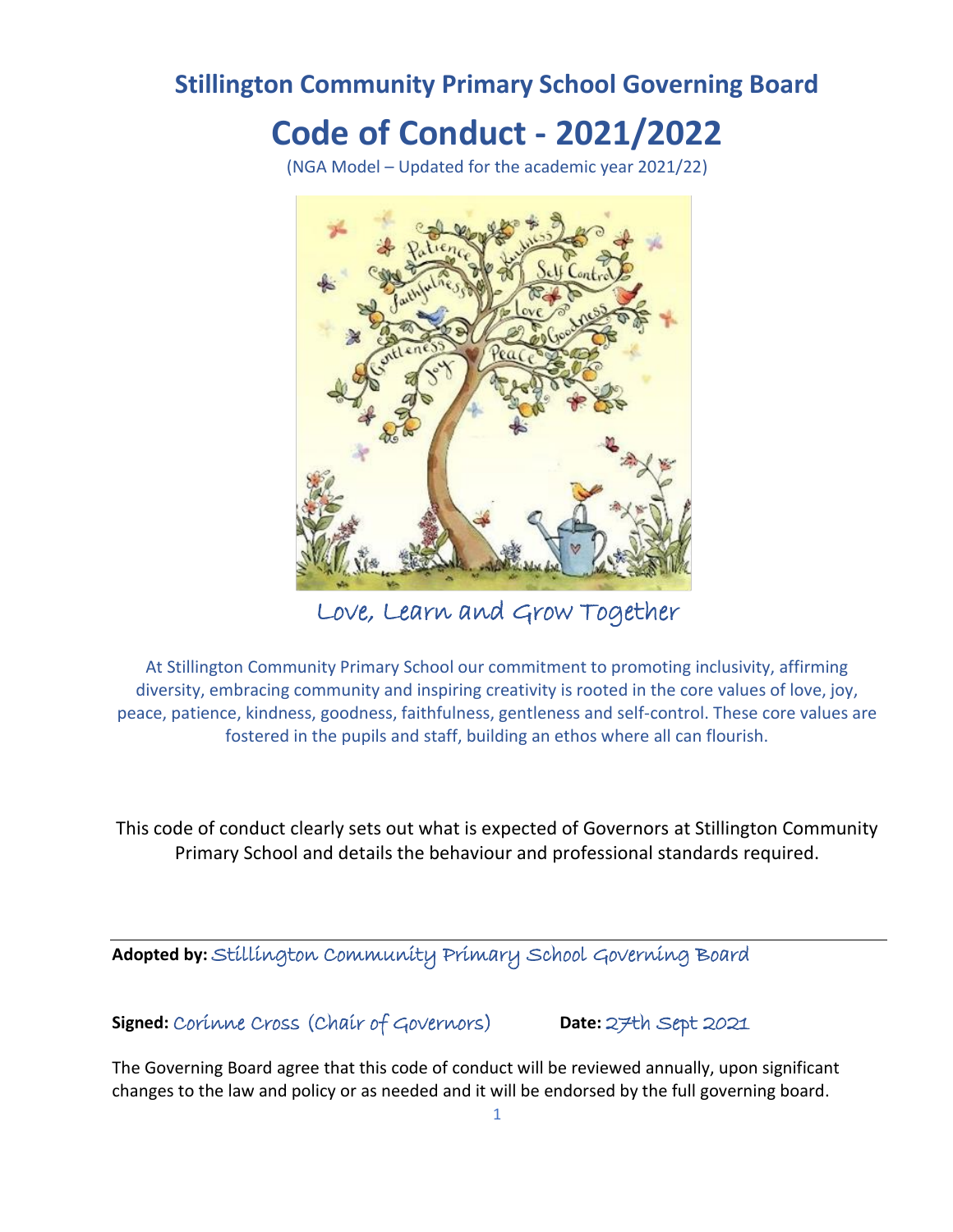## **We agree to abide by the Seven Nolan Principles of Public Life:**

#### **Selflessness**

We will act solely in terms of the public interest.

#### Integrity

We will avoid placing ourselves under any obligation to people or organisations that might try inappropriately to influence us in our work. We will not act or take decisions in order to gain financial or other material benefits for ourselves, our family, or our friends. We will declare and resolve any interests and relationships.

#### **Objectivity**

We will act and take decisions impartially, fairly and on merit, using the best evidence and without discrimination or bias.

#### Accountability

We are accountable to the public for our decisions and actions and will submit ourselves to the scrutiny necessary to ensure this.

#### **Openness**

We will act and take decisions in an open and transparent manner. Information will not be withheld from the public unless there are clear and lawful reasons for so doing.

#### Honesty

We will be truthful.

#### Leadership

We will exhibit these principles in our own behaviour. We will actively promote and robustly support the principles and be willing to challenge poor behaviour wherever it occurs.

## **We will focus on our core governance functions:**

- 1. ensuring there is clarity of vision, ethos and strategic direction
- 2. holding executive leaders to account for the educational performance of the organisation and its pupils and the performance management of staff
- 3. overseeing the financial performance of the organisation and making sure its money is well spent

We recognise the following as the fourth core function of governance:

4. ensuring the voices of stakeholders are heard

## **As individual board members, we agree to:**

#### Fulfil our role & responsibilities

- 1. We accept that our role is strategic and so will focus on our core functions rather than involve ourselves in day-to-day management.
- 2. We will develop, share and live the ethos and values of our school.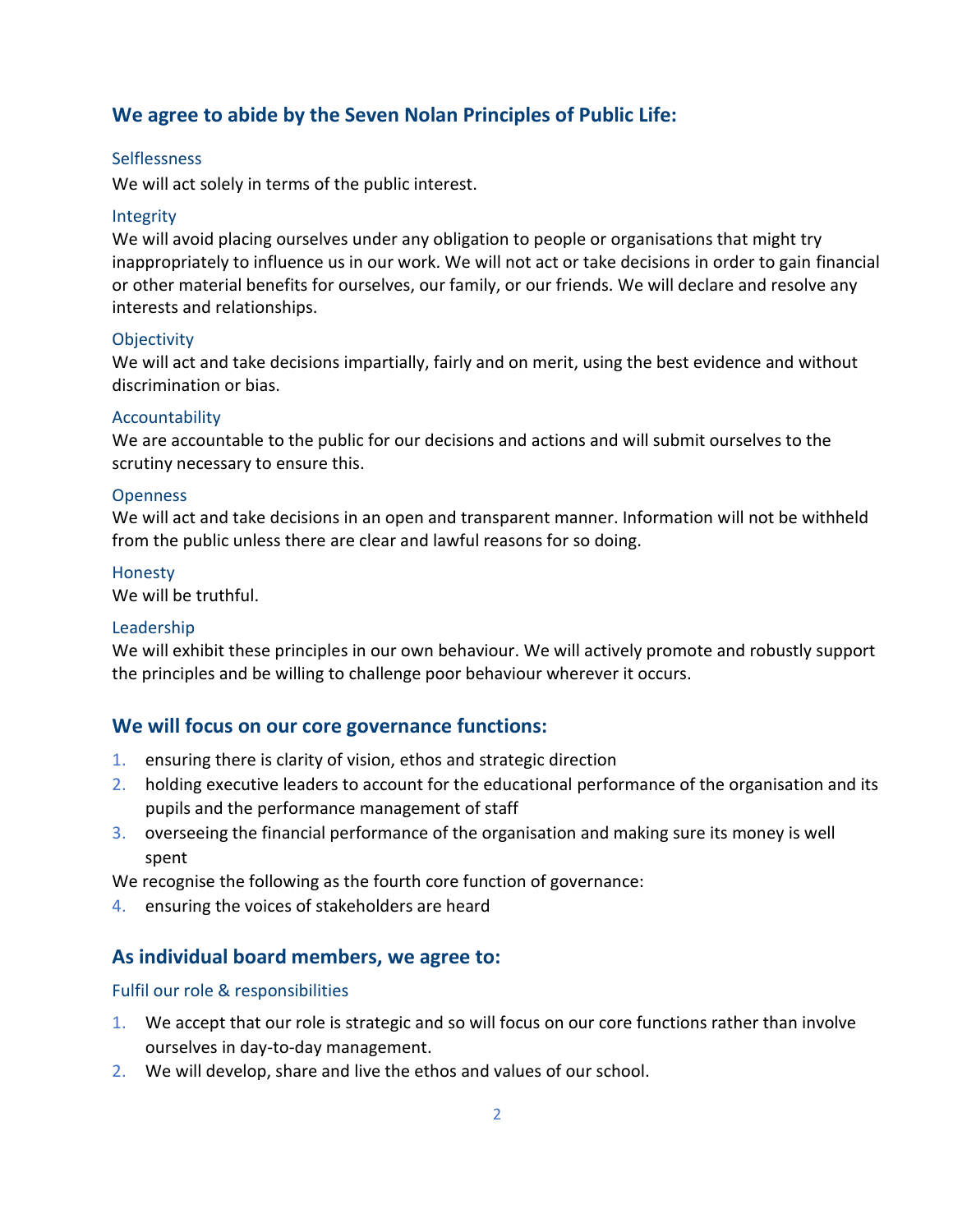- 3. We agree to adhere to school policies and procedures as set out by the relevant governing documents and law.
- 4. We will work collectively for the benefit of the school.
- 5. We will be candid but constructive and respectful when holding senior leaders to account.
- 6. We will consider how our decisions may affect the school and local community.
- 7. We will stand by the decisions that we make as a collective.
- 8. Where decisions and actions conflict with the Seven Principles of Public Life or may place pupils at risk, we will speak up and bring this to the attention of the relevant authorities.
- 9. We will only speak or act on behalf of the board if we have the authority to do so.
- 10. We will fulfil our responsibilities as a good employer, acting fairly and without prejudice.
- 11. When making or responding to complaints we will follow the established procedures.
- 12. We will strive to uphold the school's reputation in our private communications (including on social media).
- 13. We will not discriminate against anyone and will work to advance equality of opportunity for all.

## Demonstrate our commitment to the role

- 1. We will involve ourselves actively in the work of the board, and accept our fair share of responsibilities, serving on committees or working groups where required.
- 2. We will make every effort to attend all meetings and where we cannot attend explain in advance why we are unable to.
- 3. We will arrive at meetings prepared, having read all papers in advance, ready to make a positive contribution and observe protocol.
- 4. We will get to know the school well and respond to opportunities to involve ourselves in school activities.
- 5. We will visit the school and when doing so will make arrangements with relevant staff in advance and observe school and board protocol in accordance with our Governor Visits Policy.
- 6. When visiting the school in a personal capacity (for example, as a parent or carer), we will continue to honour the commitments made in this code.
- 7. We will participate in induction training and take responsibility for developing our individual and collective skills and knowledge on an ongoing basis.

## Build and maintain relationships

- 1. We will develop effective working relationships with school leaders, staff, parents and other relevant stakeholders from our local community.
- 2. We will express views openly, courteously and respectfully in all our communications with board members and staff both inside and outside of meetings.
- 3. In line with the school's values, we will work to create an inclusive environment where each board member's contributions are valued equally.
- 4. We will support the chair in their role of leading the board and ensuring appropriate conduct.